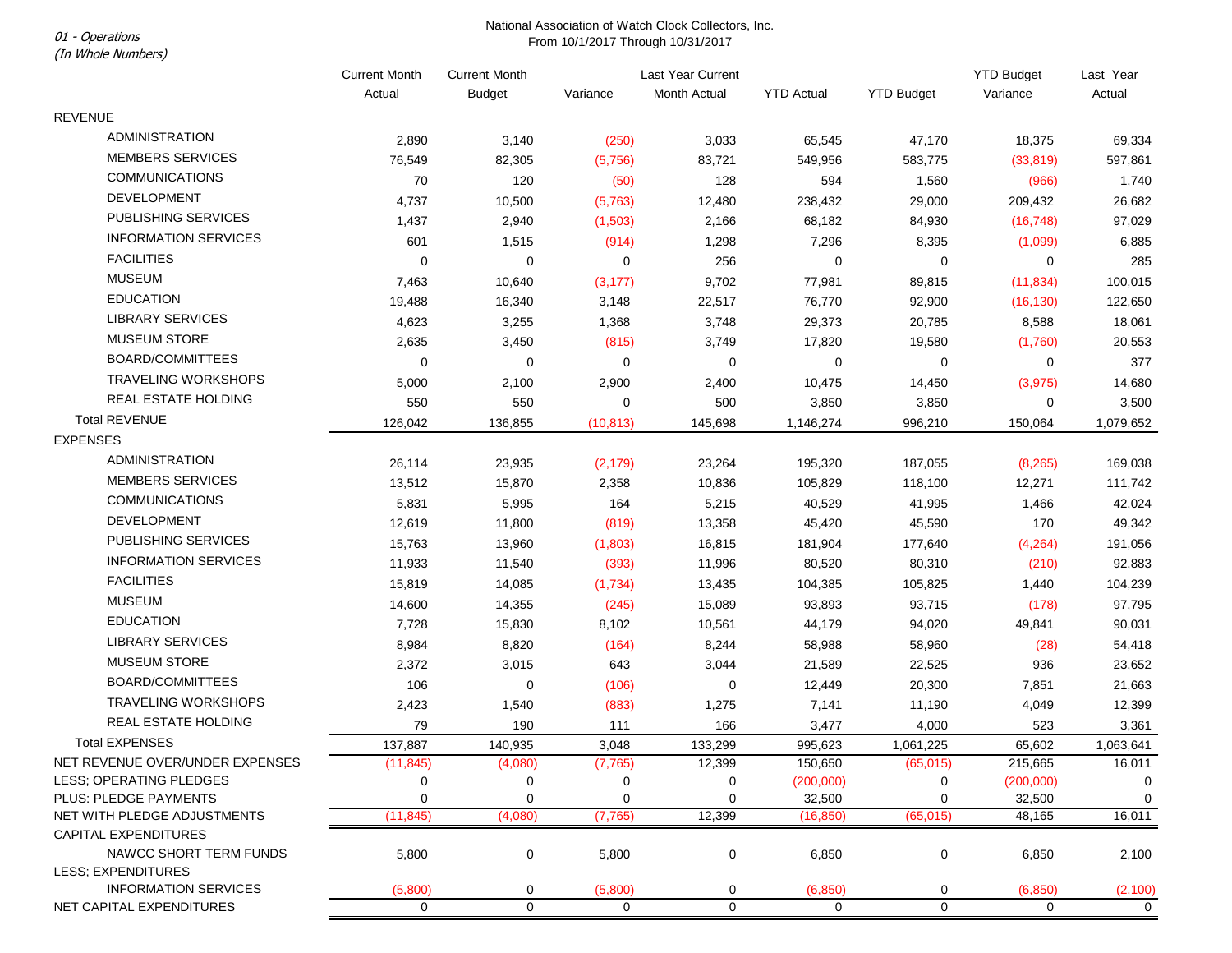(In Whole Numbers)

## National Association of Watch Clock Collectors, Inc. 02 - Temp Funds<br>From 10/1/2017 Through 10/31/2017

|                                 | <b>Current Month</b><br>Actual | <b>Current Month</b><br><b>Budget</b> | Last Year Current |              |                   |                   | <b>YTD Budget</b> | Last Year   |
|---------------------------------|--------------------------------|---------------------------------------|-------------------|--------------|-------------------|-------------------|-------------------|-------------|
|                                 |                                |                                       | Variance          | Month Actual | <b>YTD Actual</b> | <b>YTD Budget</b> | Variance          | Actual      |
| <b>REVENUE</b>                  |                                |                                       |                   |              |                   |                   |                   |             |
| <b>ADMINISTRATION</b>           | 98                             | 280                                   | (182)             | 70           | 2,061             | 1,960             | 101               | 5,648       |
| <b>MEMBERS SERVICES</b>         | $\mathbf 0$                    | $\mathbf 0$                           | $\Omega$          | 0            | $\mathbf 0$       | 0                 | $\mathbf 0$       | 150         |
| <b>DEVELOPMENT</b>              | 0                              | 2,500                                 | (2,500)           | 3,009        | 5,250             | 6,400             | (1, 150)          | 4,209       |
| PUBLISHING SERVICES             | $\Omega$                       | 200                                   | (200)             | 0            | 5,906             | 1,000             | 4,906             | $\Omega$    |
| <b>FACILITIES</b>               | 2,500                          | 0                                     | 2,500             | 0            | 12,500            | 0                 | 12,500            | 1,500       |
| <b>MUSEUM</b>                   | 43                             | 160                                   | (117)             | 777          | 10,517            | 1,120             | 9,397             | 15,329      |
| <b>EDUCATION</b>                | $\mathbf 0$                    | $\mathbf 0$                           | 0                 | 12,500       | 12,500            | 2,000             | 10,500            | 12,566      |
| <b>LIBRARY SERVICES</b>         | 324                            | 900                                   | (576)             | 1,791        | 5,535             | 6,200             | (665)             | 10,456      |
| <b>BOARD/COMMITTEES</b>         | 2,210                          | 80                                    | 2,130             | (1,979)      | 4,307             | 560               | 3,747             | (1,797)     |
| <b>Total REVENUE</b>            | 5,174                          | 4,120                                 | 1,054             | 16,168       | 58,575            | 19,240            | 39,335            | 48,061      |
| <b>EXPENSES</b>                 |                                |                                       |                   |              |                   |                   |                   |             |
| <b>ADMINISTRATION</b>           | 178                            | 120                                   | (58)              | 86           | 1,771             | 1,940             | 169               | 3,247       |
| <b>DEVELOPMENT</b>              | 0                              | 5,775                                 | 5,775             | 1,434        | 962               | 35,225            | 34,263            | 4,218       |
| <b>PUBLISHING SERVICES</b>      | 0                              | 350                                   | 350               | 0            | 1,318             | 1,100             | (218)             | 12          |
| <b>FACILITIES</b>               | 0                              | 0                                     | $\Omega$          | 0            | 134               | 0                 | (134)             | $\Omega$    |
| <b>MUSEUM</b>                   | 57                             | 260                                   | 203               | 44           | 9,900             | 3,500             | (6,400)           | 3,399       |
| <b>EDUCATION</b>                | 2,792                          | 0                                     | (2,792)           | 0            | 12,011            | 10,800            | (1,211)           | 904         |
| <b>LIBRARY SERVICES</b>         | 623                            | 1,015                                 | 392               | 216          | 5,219             | 6,865             | 1,646             | 5,890       |
| <b>BOARD/COMMITTEES</b>         | 13                             | 40                                    | 27                | 26           | 50                | 140               | 90                | (1, 424)    |
| <b>Total EXPENSES</b>           | 3,663                          | 7,560                                 | 3,897             | 1,806        | 31,363            | 59,570            | 28,207            | 16,246      |
| NET REVENUE OVER/UNDER EXPENSES | 1,511                          | (3, 440)                              | 4,951             | 14,362       | 27,212            | (40, 330)         | 67,542            | 31,815      |
| <b>CAPITAL EXPENDITURES</b>     |                                |                                       |                   |              |                   |                   |                   |             |
| TEMP RESTRICTED FUNDS           | $\pmb{0}$                      | 0                                     | $\mathbf 0$       | 17,765       | 24,601            | 24,601            | 0                 | 52,159      |
| LESS:EXPENDITURES               |                                |                                       |                   |              |                   |                   |                   |             |
| <b>FACILITIES</b>               | 0                              | 0                                     | 0                 | (17, 765)    | 0                 | 0                 | 0                 | 0           |
| <b>LIBRARY SERVICES</b>         | 0                              | 0                                     | 0                 | 0            | (24, 601)         | (24, 601)         | 0                 | (52, 159)   |
| NET CAPITAL EXPENDITURES        | $\Omega$                       | $\mathbf 0$                           | $\Omega$          | 0            | $\mathbf 0$       | $\mathbf 0$       | $\Omega$          | $\mathbf 0$ |